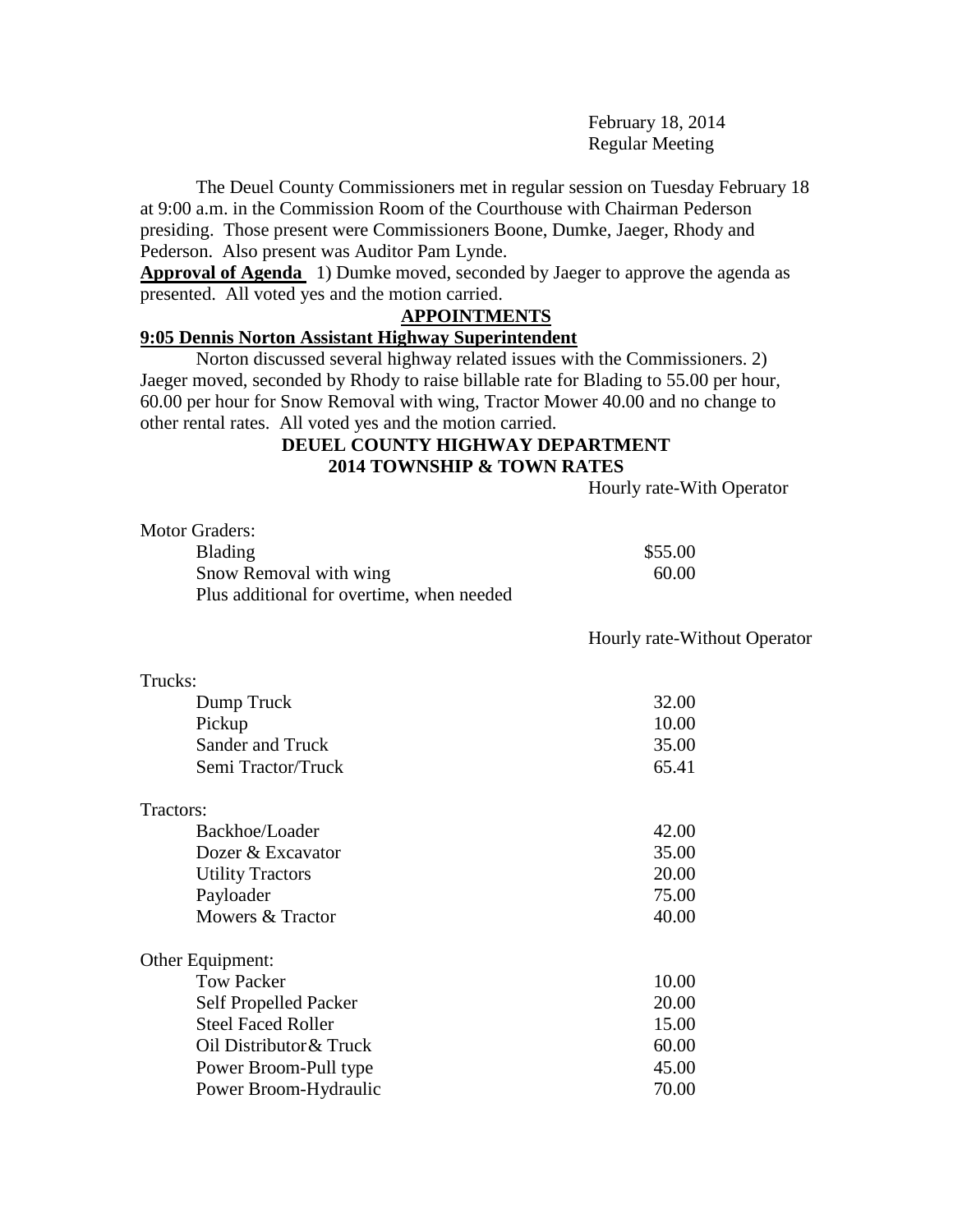| Chip Spreader            | 30.00  |
|--------------------------|--------|
| Snow Blower and Loader   | 100.00 |
| Lo-Boy Trailer           | 50.00  |
| <b>Tiltbed Trailer</b>   | 50.00  |
| <b>Gravel Trailer</b>    | 50.00  |
| <b>Equipment Trailer</b> | 50.00  |

These rates apply to the equipment only; there will be an additional hourly charge for the operator and overtime, when needed.

3) Rhody moved, seconded by Dumke to purchase reflective clothing for Highway Department employees at cost of approximately \$1000. All voted yes and the motion carried. Norton said that Superintendent Hintz did get the approval from the state to put in a temporary low water crossing for bridge in Grange Township and the bridge will remain in the state system to be replaced at a later date.

4) Jaeger moved, seconded by Boone to approve and sign Weight Limit Enforcement Resolution #14-05. All voted yes and the motion carried.

# **DEUEL COUNTY WEIGHT LIMIT ENFORCEMENT RESOLUTION #14-05**

WHEREAS, seasonal climatic changes can be detrimental to our highways, and WHEREAS, The Deuel County Board of County Commissioners desires to protect existing Deuel County Highways, ultimately saving tax dollars, and

WHEREAS, the Deuel County Board of County Commissioners desires the enforcement of weight limitations on Deuel County roads as set forth and posted by the Deuel County Highway Superintendent.

NOW THEREFORE BE IT RESOLVED:

THAT, the limits on Deuel County Highways shall be set as seven (7) ton per axle, on all asphalt roads, during spring thaw period and when limit signs are in place. That the South Dakota Highway Patrol be and hereby is authorized, and requested to enforce weight limitations on Deuel County roads.

BE IT FURTHER RESOLVED that the penalty for the violation of the load restrictions should be as set forth in SDCL 32-22-55.

Vote of Deuel County Commission:

AYE 5 NAY 0

Dated this 18th day of February 2014 at Clear Lake, SD.

## ATTEST:

Pam L. Lynde Lynn Pederson Deuel County Auditor Deuel County Commission Chairman **9:30 Jim Stone –Gary Legion Baseball/Softball** 

Stone met with the Commissioners and requested funding for the Gary American Legion and Auxiliary 109 baseball/softball program for 2014. Last year over 100 boys and 60 girls were involved in the program. The funds are used to help update equipment, transportation costs and ongoing expenses. 5) Boone moved, seconded by Jaeger to grant to the Gary American Legion \$750 for baseball/softball program. All voted yes and the motion carried.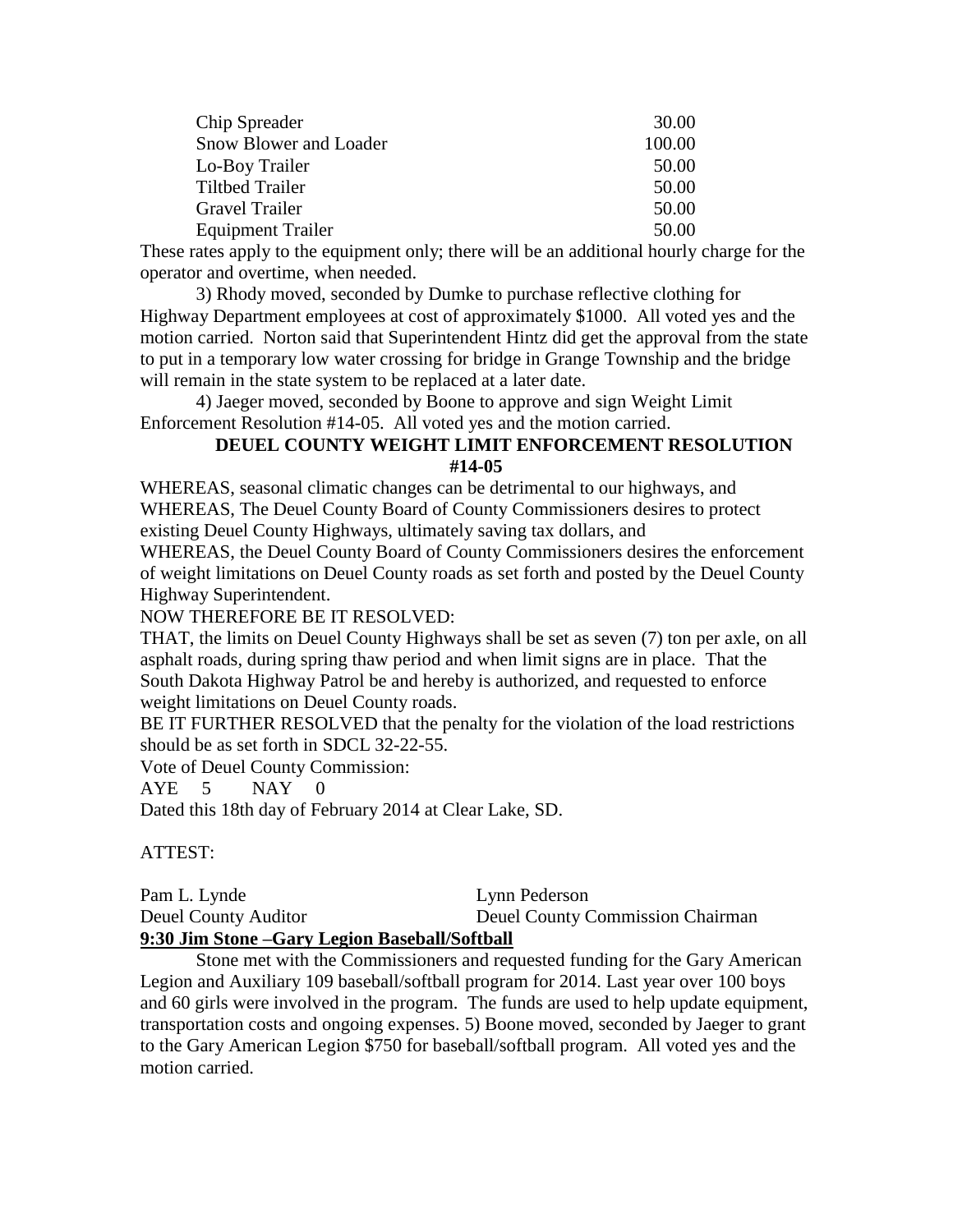## **10:15 TammyBaer-Community Health Quarterly Report**

Health Nurse Tammy Baer met with the Commissioners and gave a quarterly update from the Health Nurse Office. Baer stated that WIC numbers have stayed fairly steady and Community Health have given 1085 flu shots this year. She said the state is now using an electronic paperless system for WIC. Baer said she will be talking to students about health careers in area school in the next couple of weeks. Baer also said they have added a VA program to community health.

# **10:45 Brenda Columbe Closing Conference 2012 Audit**

The closing conference was presented by Department of Legislative Auditor Brenda Columbe. The management letter was discussed with the Commissioners and the Master Lead Schedule is on file in the Auditor's Office. Columbe said the audit went well and thanked the county for the cooperation and helpfulness of the employees when doing the audit. 6) Rhody moved, seconded by Boone to have Chairman sign the letter of representation on behalf of the county for the 2012 audit. All voted yes and the motion carried.

## **11:00 Teresa Schake & James Block DC Good Samaritan Center**

Schake and Block met with the Commissioners and gave an overview of the renovation and updating project at the center. They will be doing a hallway renovation project, taking the carpet out, covering the hand rails, painting and requested funds to help with the project. To date they have raised about \$50,000 and need to raise \$85,000 for the renovation. 7) Dumke moved, seconded by Jaeger to grant to the Good Samaritan Center \$5000 for renovation and updating project. All voted yes and the motion carried.

## **11:30 Executive Session**

The scheduled Executive Session was cancelled.

**OLD BUSINESS**

Weed spraying was discussed.

**NEW BUSINESS**

#### **Warrants**

8) Dumke moved, seconded by Jaeger to approve warrants paid early. All voted yes and the motion carried. Ottertail Power 1506.70 Utility; AT&T 157.73 EM Cell Phone

## **Travel, Laptop Quote, Conservation District Annual Report 2013**

9) Dumke moved, seconded by Rhody to approve quote to purchase laptop for the Extension Office in the amount of \$769.99 for a Dell Inspiron 15R from Office Peeps. All voted yes and the motion carried.

 10) Boone moved, seconded by Rhody to approve travel request of Highway Superintendent for Superintendent Short Course March 18-20. All voted yes and the motion carried.

 11) Boone moved, seconded by Jaeger to approve the 2013 Deuel County Conservation District Annual Report on file. All voted yes and the motion carried.

## **Plat**

12) Rhody moved, seconded by Boone to approve plat of Mitchell Addition in E2NE4 29-113-49 and Resolution #14-04. All voted yes and the motion carried.

## **RESOLUTION**

**#14-04**